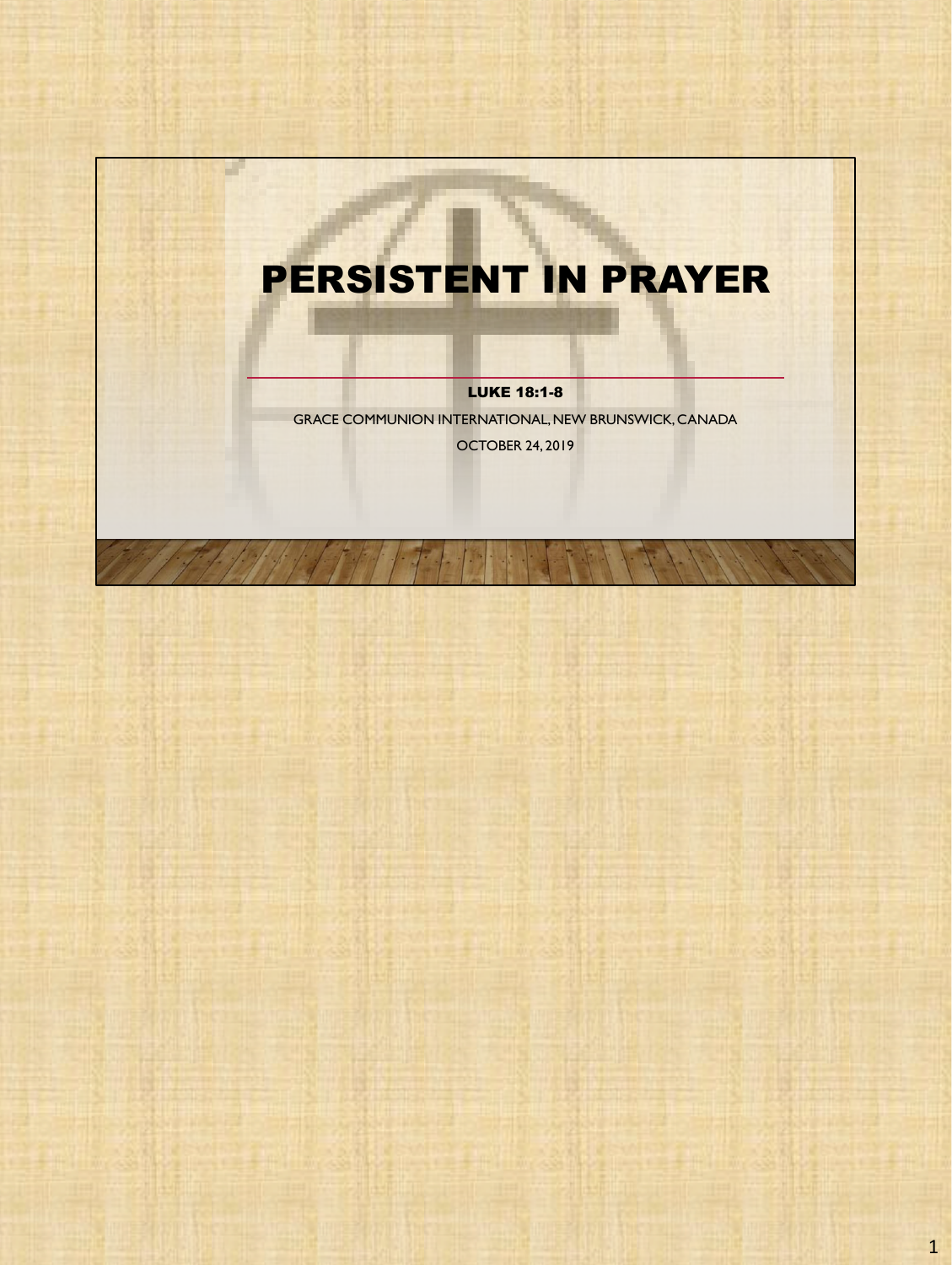### SCRIPTURE READING LUKE 18:1-8

H.

• "1 ¶ And he told them a parable to the effect that they ought always to pray and not lose heart.

2 He said, "In a certain city there was a judge who neither feared God nor respected man.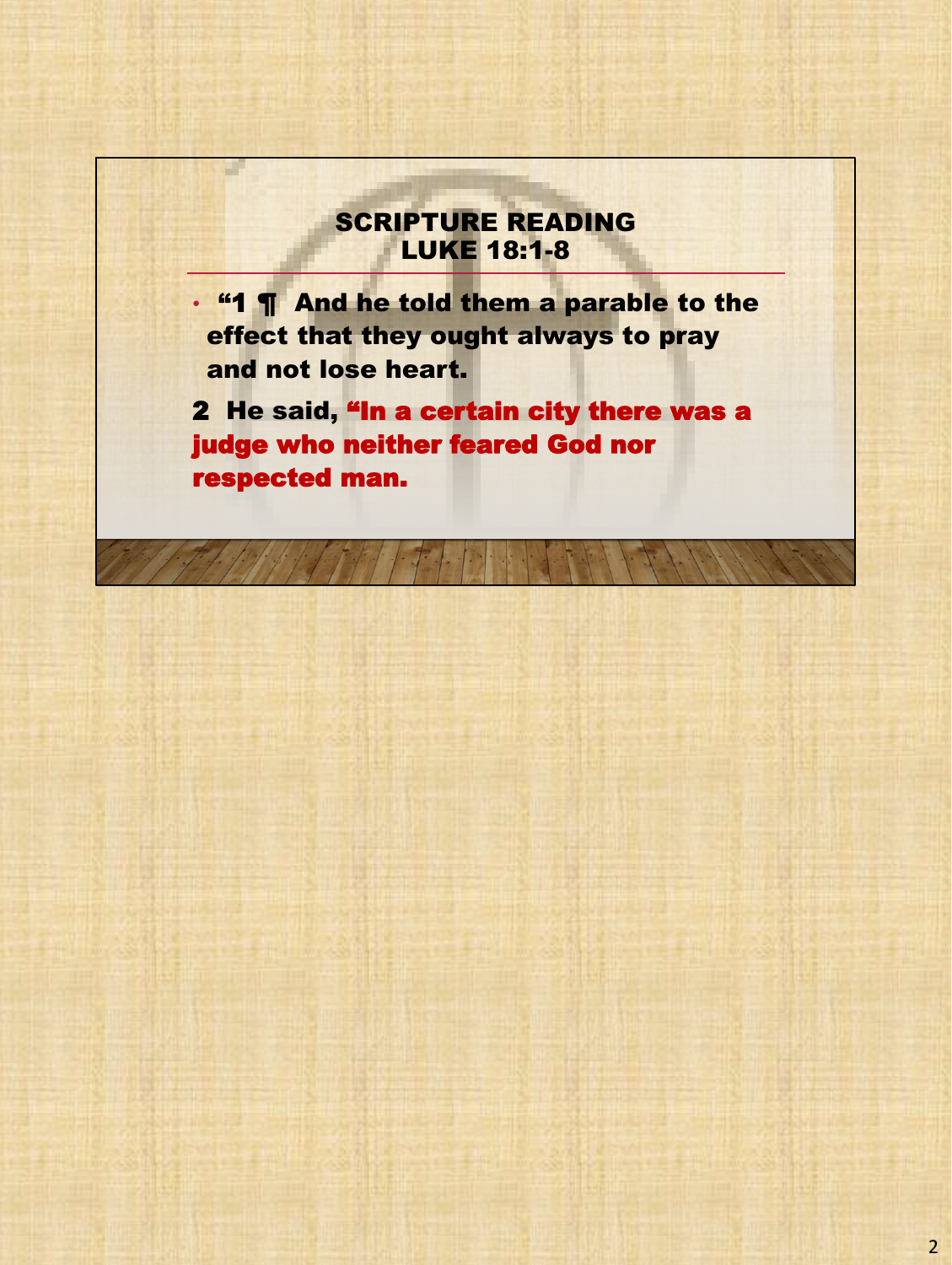3 And there was a widow in that city who kept coming to him and saying, 'Give me justice against my adversary.'

a.

4 For a while he refused, but afterward he said to himself, 'Though I neither fear God nor respect man,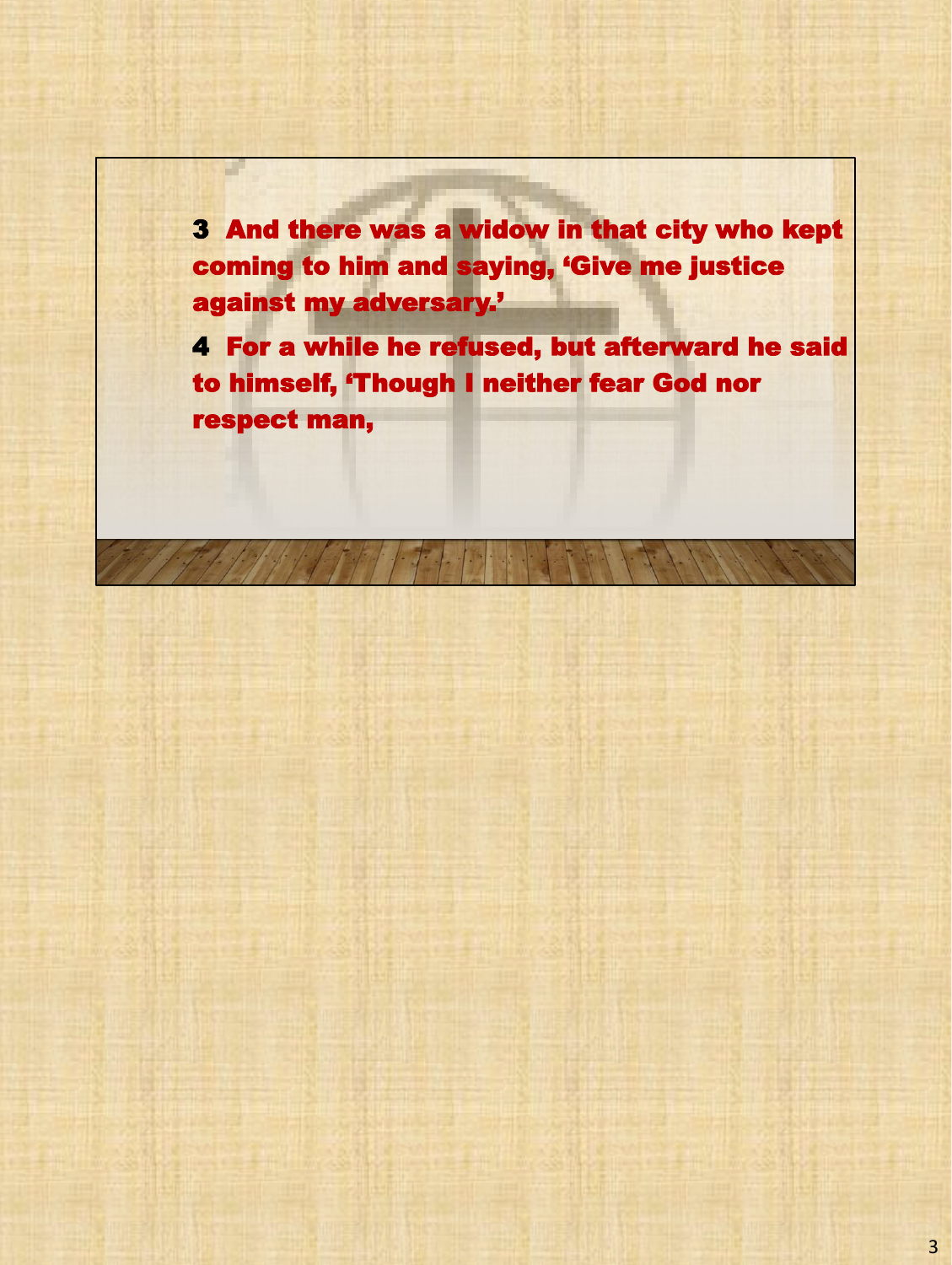5 yet because this widow keeps bothering me, I will give her justice, so that she will not beat me down by her continual coming.'"

a.

6 And the Lord said, "Hear what the unrighteous judge says.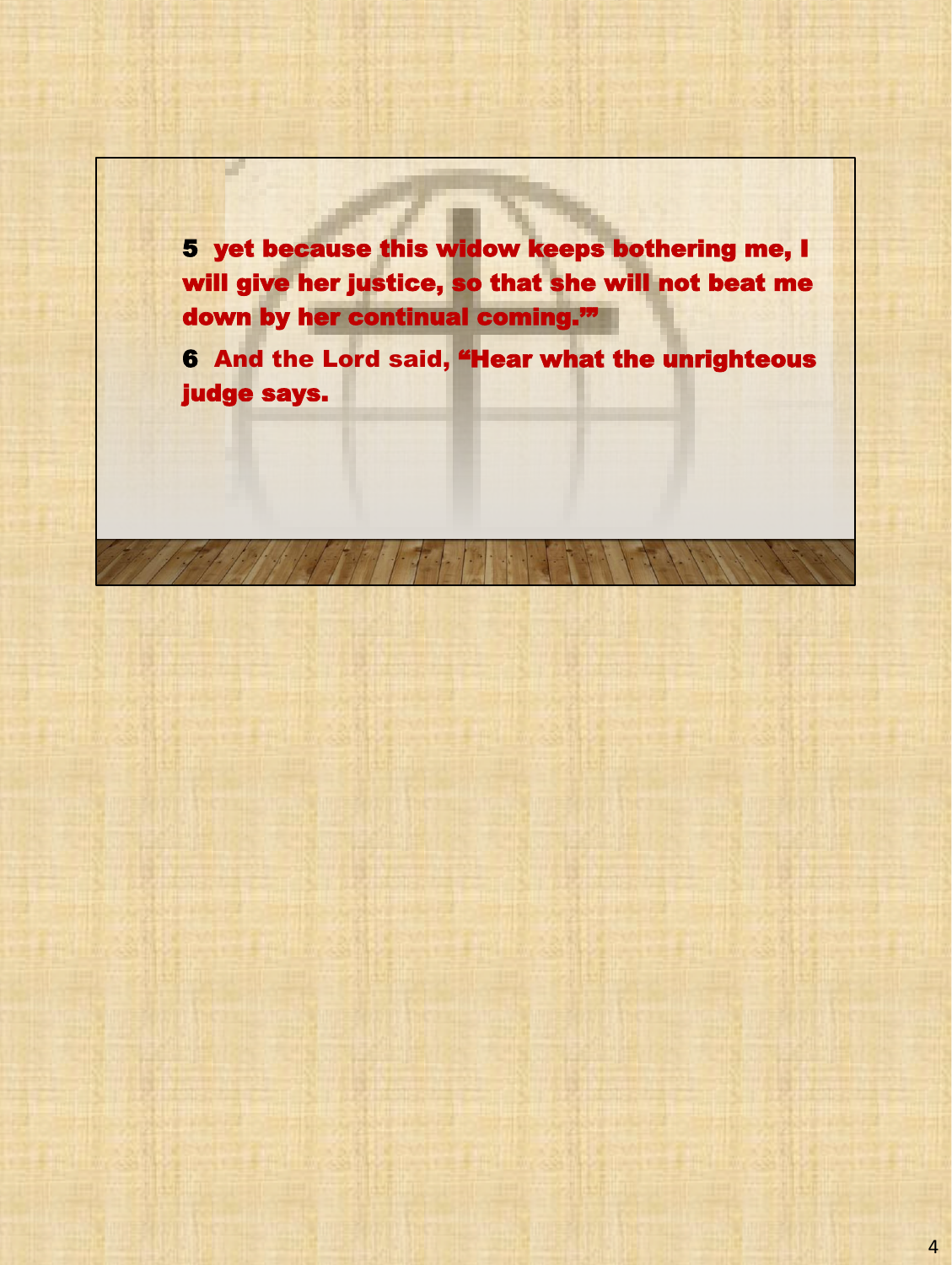7 And will not God give justice to his elect, who cry to him day and night? Will he delay long over them?

a.

8 I tell you, he will give justice to them speedily. Nevertheless, when the Son of Man comes, will he find faith on earth?"" (Lu 18:1-8 ESV)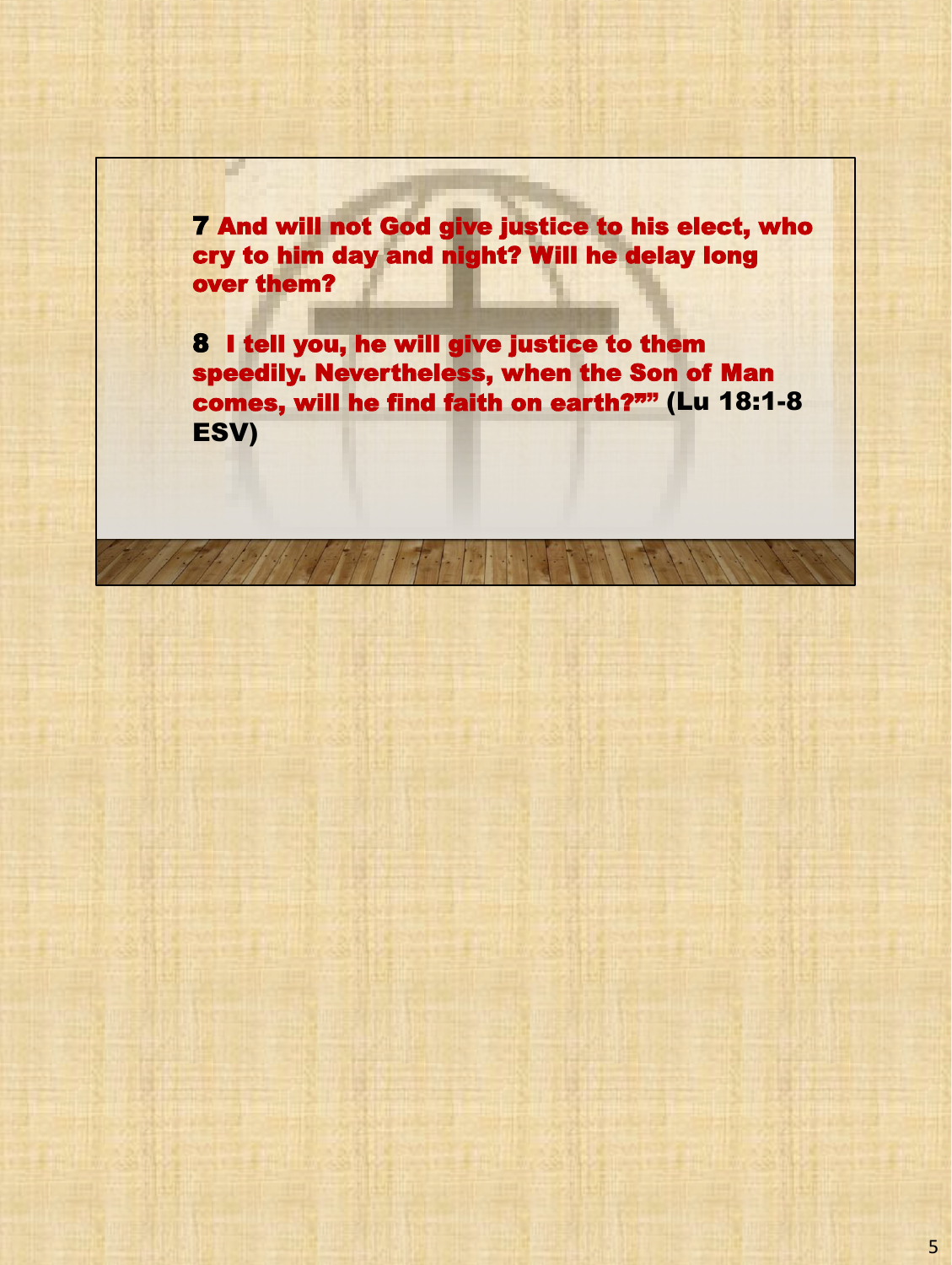

During today's sermon, we are going to consider how to perceive God the Father as he is revealed by Jesus, his eternal Son come down to earth to be one of us.

We can trust what he says because he knows God the Father like no one else and he is knowing by the Father as no one else.

(next slide)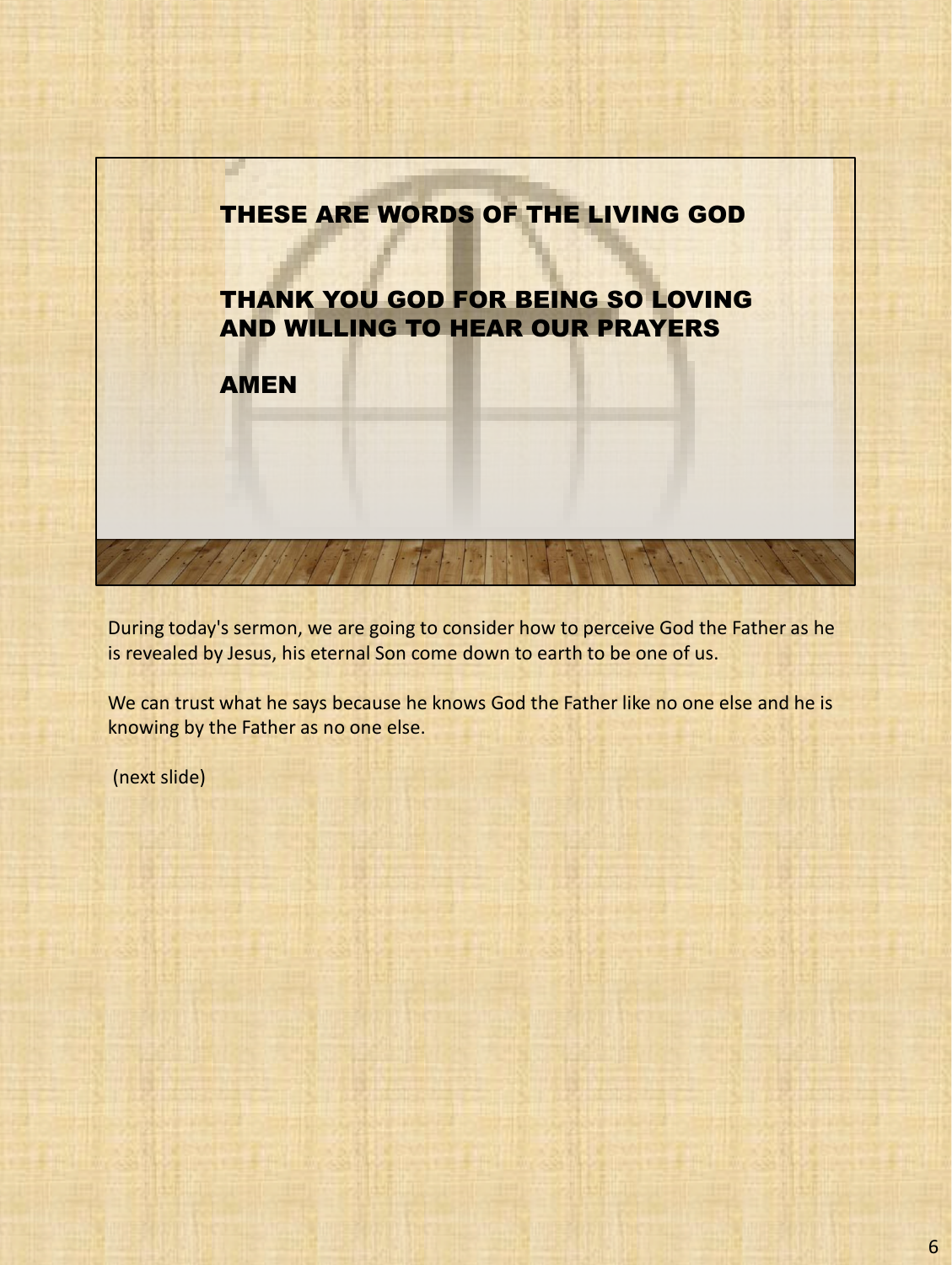

The point is that we can completely trust what Jesus says in his parables.

As God's people, one thing we need to appreciate is that we have been given the gracious gift of entering God's kingdom, a kingdom which is very different from the kingdom of this world.

The kingdom of God is not limited to geography. It is a spiritual kingdom which we can only enter through faith in Jesus.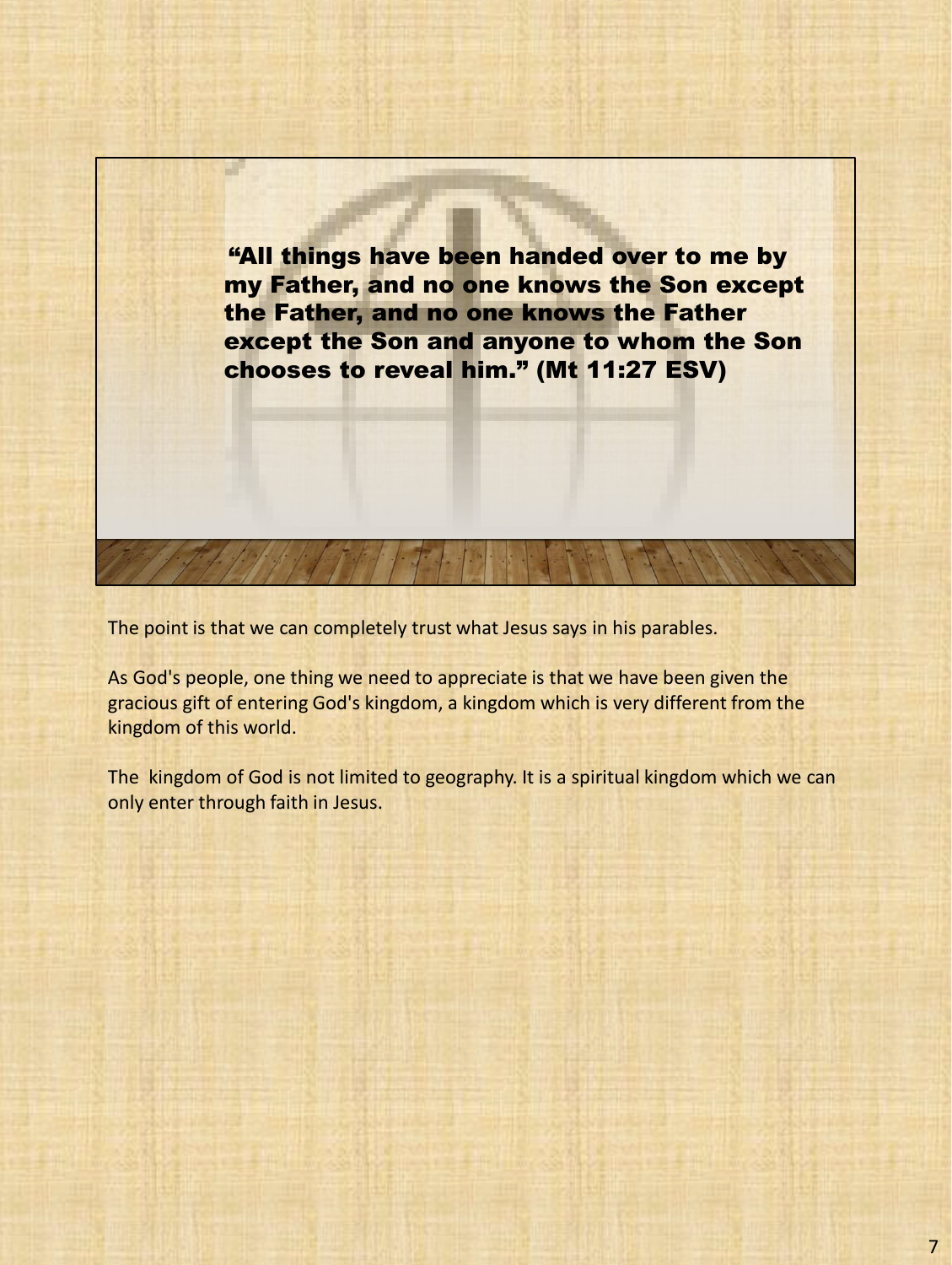"From that time Jesus began to preach, saying, "Repent, for the kingdom of heaven is at hand."" (Mt 4:17 ESV)

**"The Spirit of the Lord is upon me, because he has** anointed me to proclaim good news to the poor. He has sent me to proclaim liberty to the captives and recovering of sight to the blind, to set at liberty those who are oppressed," (Lu 4:18 ESV)

"and that repentance and forgiveness of sins should be proclaimed in his name (Jesus') to all nations, beginning from Jerusalem." (Lu 24:47 ESV)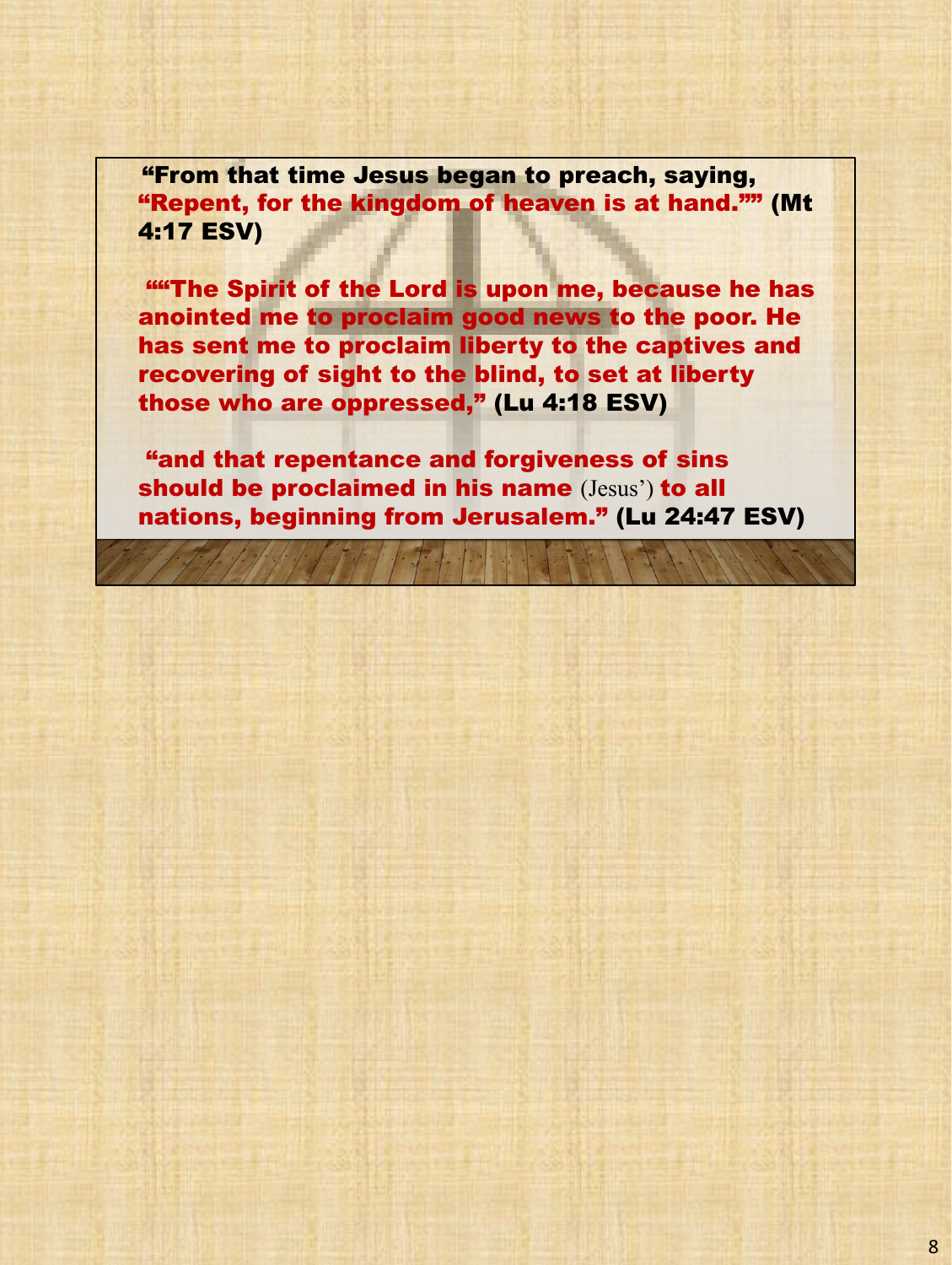Jesus' kingdom was not like the popular expectation. He used the phrase "kingdom of God" with a different meaning. His kingdom was not of this world (John 18:36). It was not like the kingdoms of this world. It was the kingdom of God, a supernatural kingdom. It was invisible to most people (John 3:3)—it could not be understood or experienced without the Holy Spirit (verse 6). God is Spirit, and the kingdom of God is a spiritual kingdom. (**From: The Gospel: From the Bible to the World Today – GCI p. 5**)

a l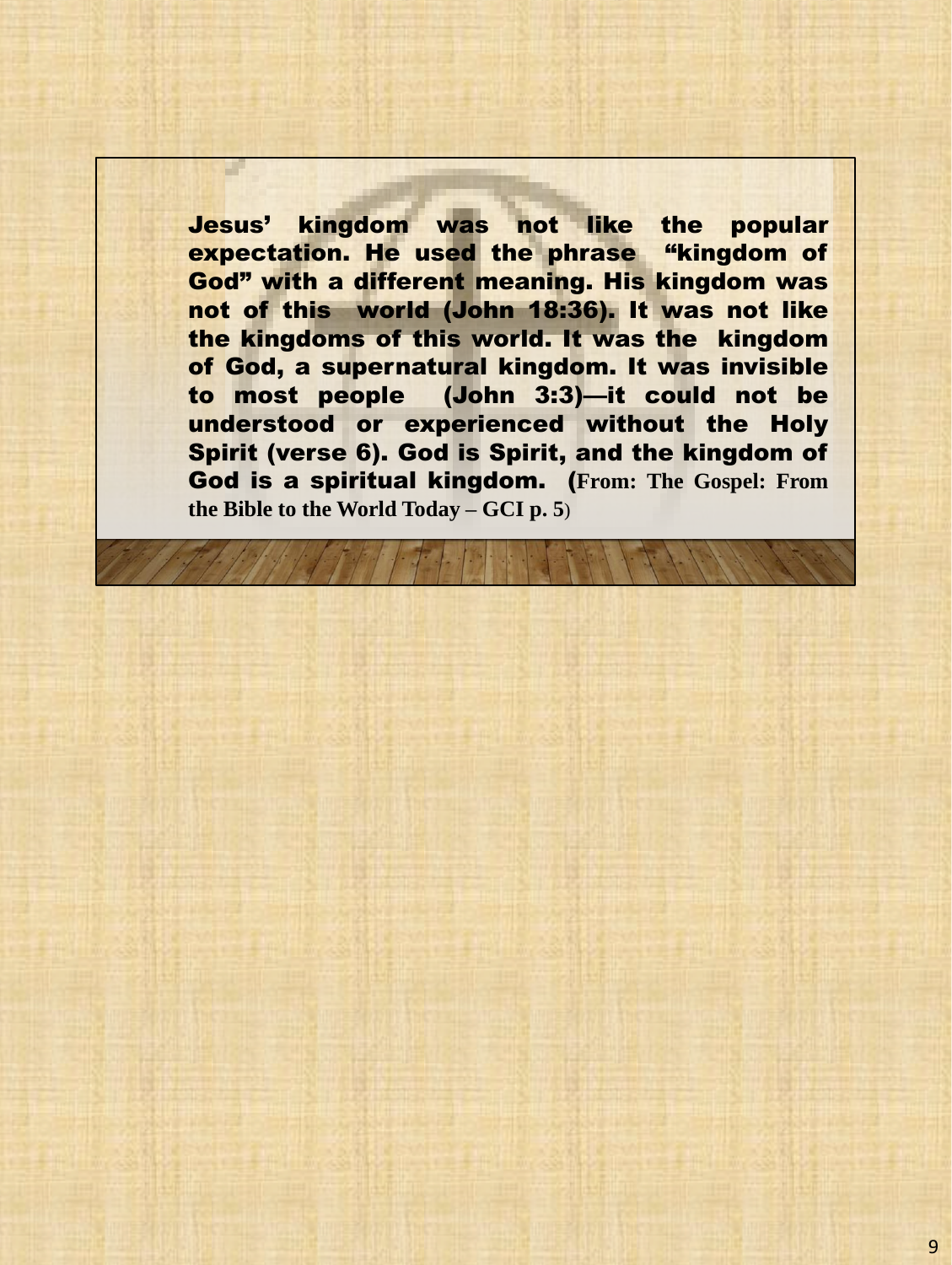#### **Gospel Statistics**

What is the most common way to describe the good news? Here's how the word is most often used in the Rible<sup>.</sup>

- good news of Jesus Christ-15 times
- good news of God 9 times  $\cdot$
- good news of the kingdom 7 times
- my gospel, our gospel 6 times
- the gospel of peace  $-2$  times
- good news of God's grace  $-1$  time
- good news of the glory of Christ-1 time
- gospel of your salvation 1 time

The Bible does not require any particular label for the message of Jesus and the message of the church. We can convey the meaning without insisting on any particular word.

**From: The Gospel: From the Bible to the World Today -GCI**

In the kingdom of God, we are always to pray. We are not to lose heart. In other words, even when things may get difficult, we are not to give up on prayer.

If we look of the context of chapter 18, in chapter 17, Jesus spoke to his disciples and said to them, **"Temptations to sin are sure to come, but woe to the one through whom they come!**

He then talks about unworthy servants.

We then have the cleansing on the 10 lepers. Of the 10 lepers where only one came back, '**praising God with a loud voice; and he fell on his face at Jesus' feet, giving him thanks. Now he was a Samaritan.'**

He then spoke to the Pharisees about the coming of the kingdom of God and how the Son of God would return at the most unexpected time.

In chapter 18, he prefaced the parable that they ought always to pray and not lose heart.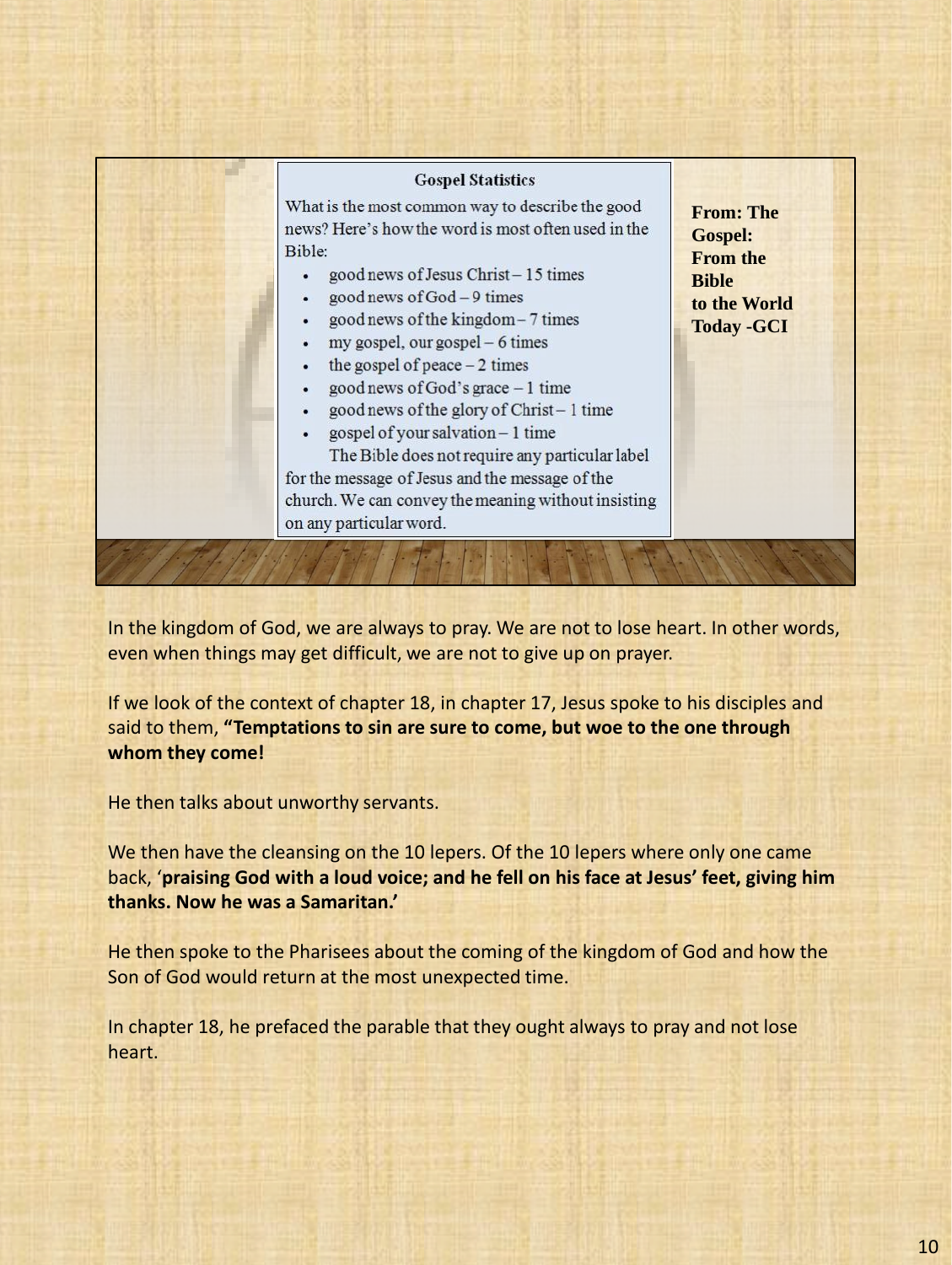### Why is that?

Because God is very different from any judges and people in authority in this world.

To make the point, Jesus begins by telling the story of the relationship between an unjust judge and a widow. She was having trouble with an adversary. He then concludes by showing how much God is different.

The point is, we are to accept God the Father as revealed by Jesus Christ.

Let us now consider how God is different from any judges of this world.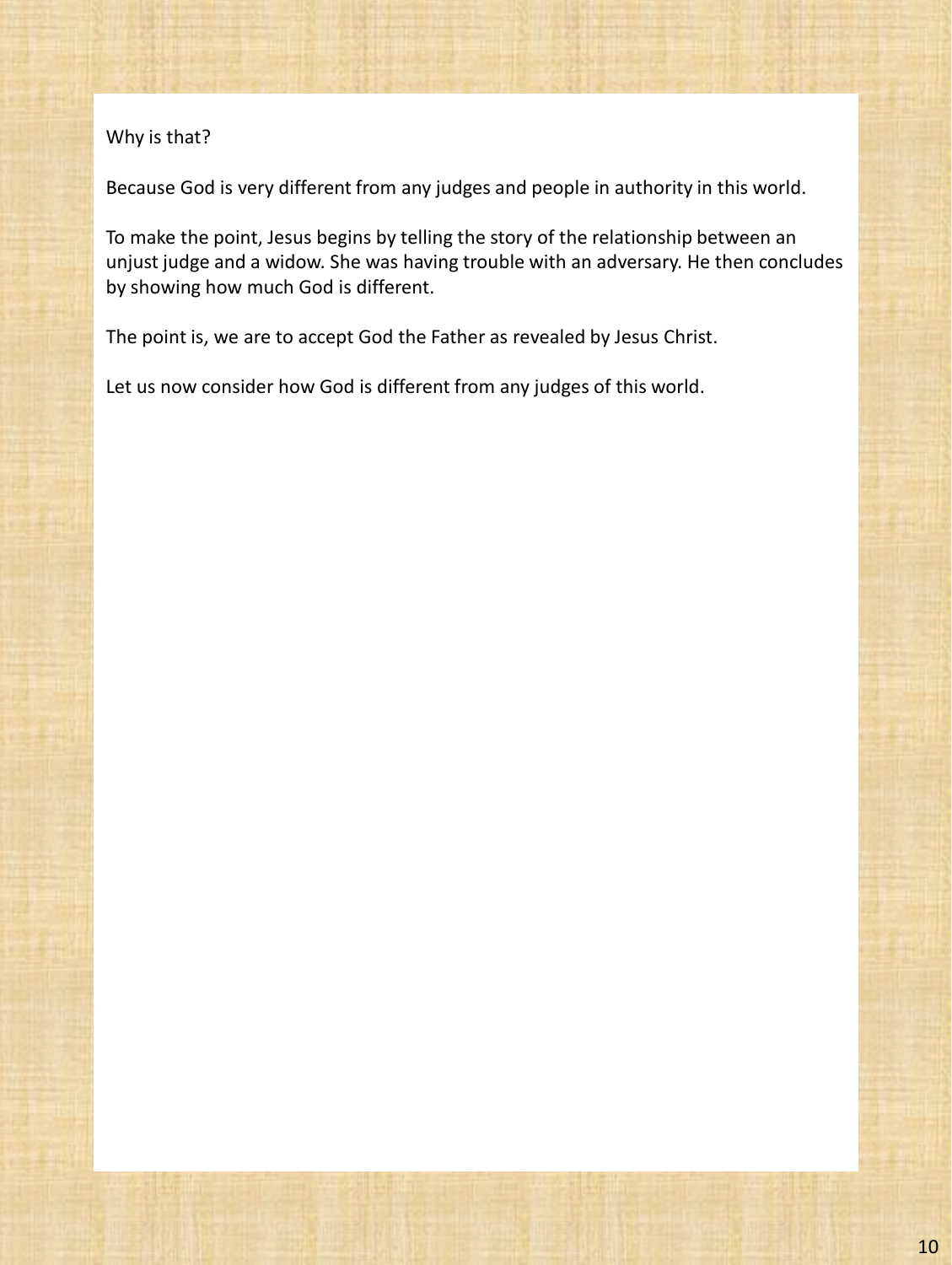

There's an old saying, "The wheel that squeaks gets the grease".

In human affairs, that is often the case, is it not? There is even a modality of doing so called "to make appeal"

Jesus said that the judge neither feared God nor respected man. In other words, the judge portrayed in this parable was arrogant. He did not respect the dignity of those before him.

Widows living during the time Jesus came to earth were in a very precarious state. They were often oppressed and defenseless.

God the Father is certainly unlike the unjust judge. He longs to hear from us. Human beings are precious in his eyes because we are created in his image.

They are loved so much that God has decided before our creation that Jesus would empty himself of his divinity and become one of us. He entered our alienation from God to restore our relationship with him.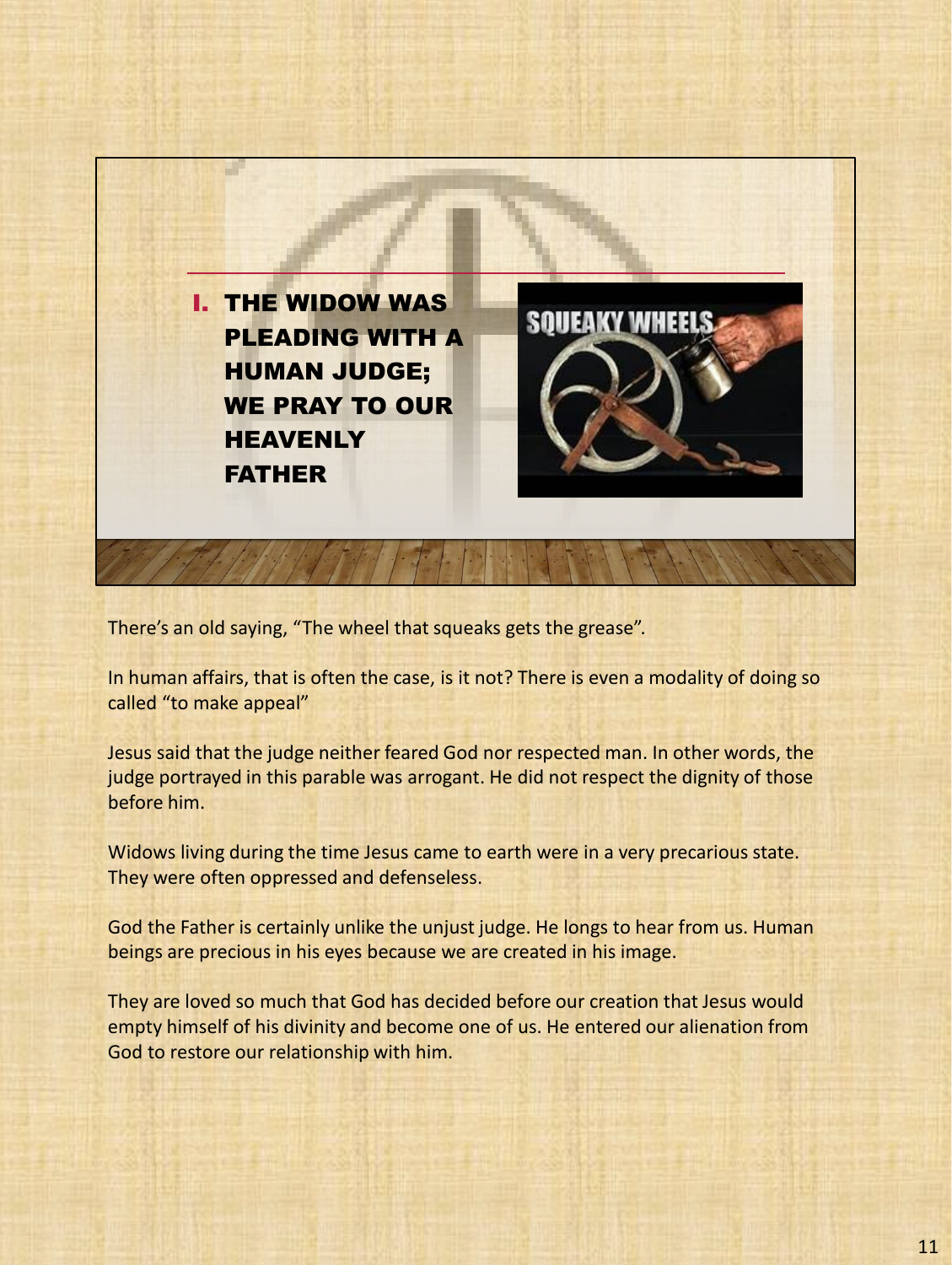**"4 who desires all people to be saved and to come to the knowledge of the truth. 5 For there is one God, and there is one mediator between God and men, the man Christ Jesus, 6 who gave himself as a ransom for all, which is the testimony given at the proper time." (1Ti 2:4-6 ESV).**

God is completely for us. There is no selfishness in him. We see it clearly in the Trinitarian relationship of Father, Son and Holy Spirit. When we approach God, we can do it with confidence knowing that he cares for us so very deeply. God is very mindful of men.

Psalm 8 certainly testifies to this get great truths. This is what King David wrote: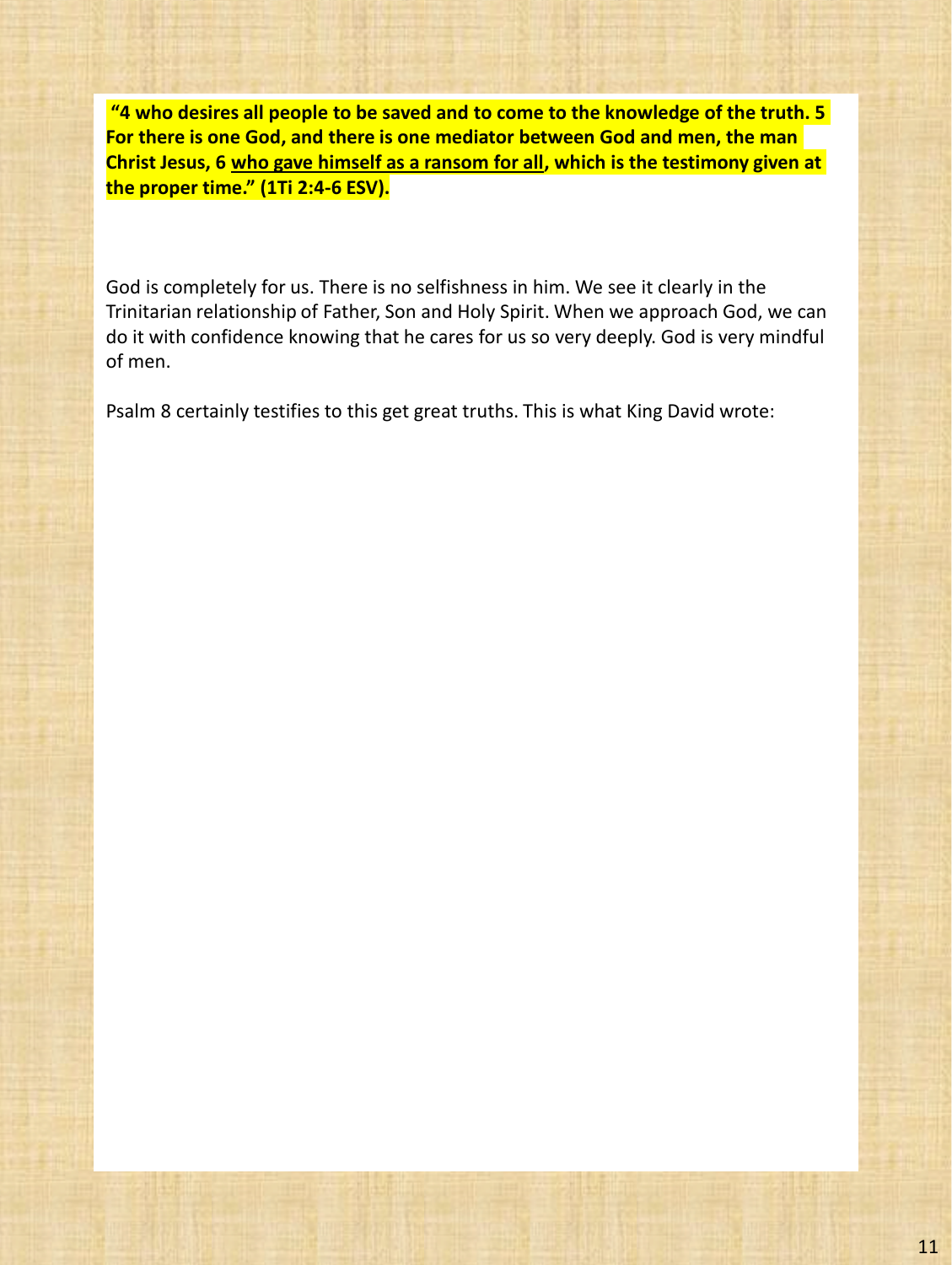**"1 ¶ 'TO THE CHOIRMASTER: ACCORDING TO THE** GITTITH. A PSALM OF DAVID.' O LORD, our Lord, how majestic is your name in all the earth! You have set your glory above the heavens.

2 Out of the mouth of babes and infants, you have established strength because of your foes, to still the enemy and the avenger.

3 ¶ When I look at your heavens, the work of your fingers, the moon and the stars, which you have set in place,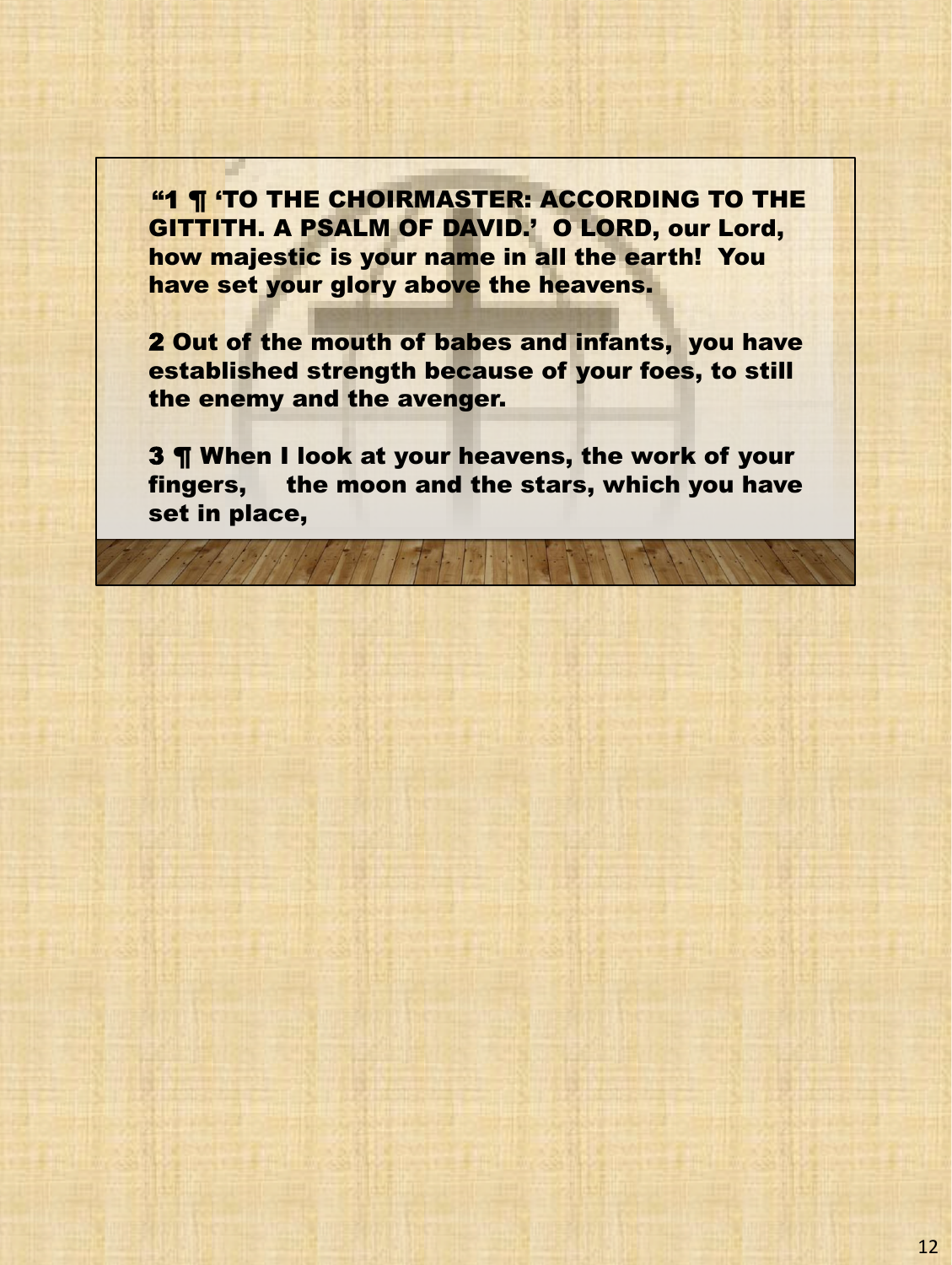4 what is man that you are mindful of him, and the son of man that you care for him?

5 Yet you have made him a little lower than the heavenly beings and crowned him with glory and honor. 6 You have given him dominion over the works of your hands; you have put all things under his feet,

7 all sheep and oxen, and also the beasts of the field,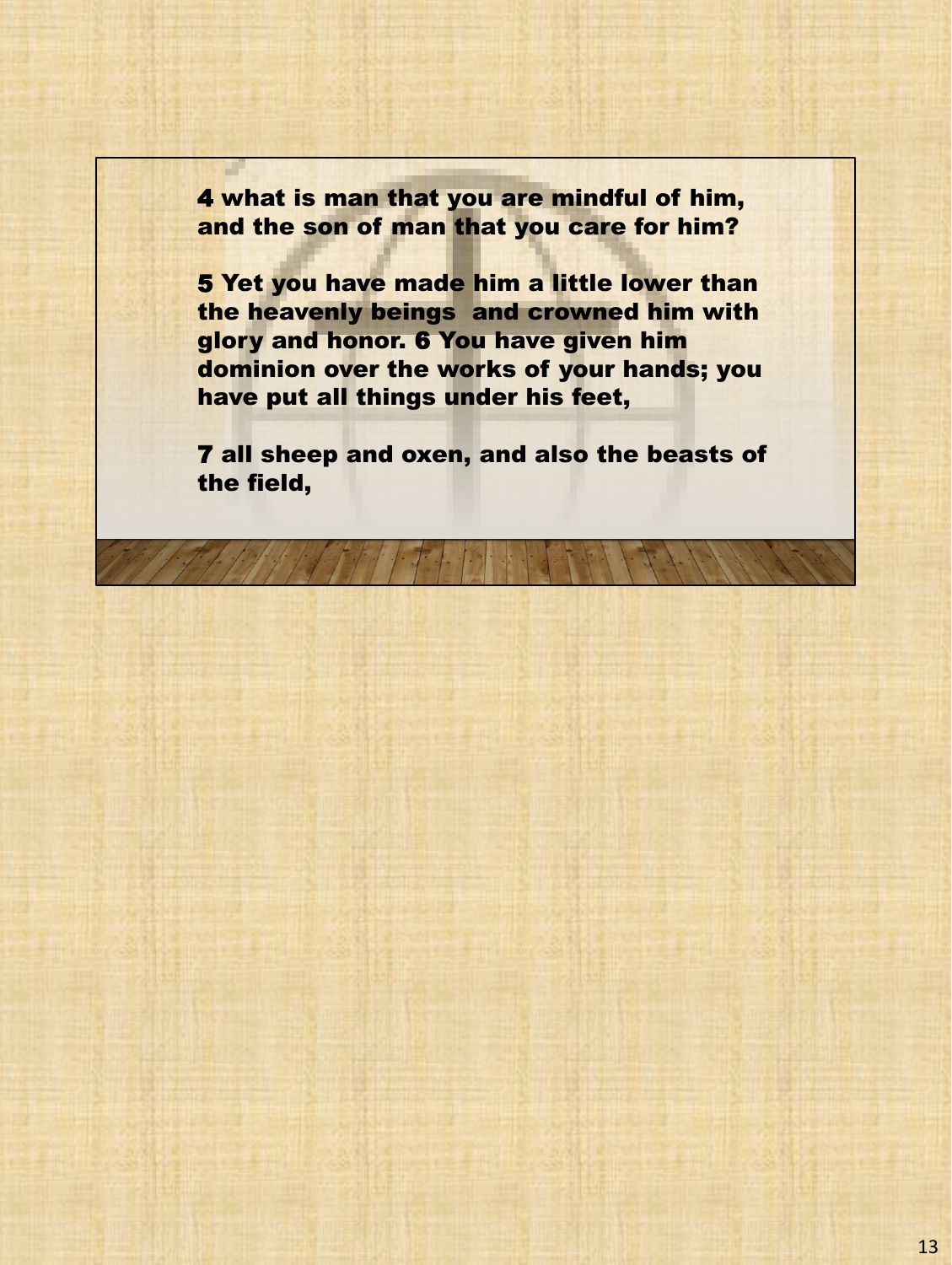

This Psalm is pointing to Jesus. It also shows us the importance of men and women in God's eyes.

There is no doubt, as insignificant as we are in this whole vast universe, physically speaking, we are not insignificant in God's eyes!

We are not to give up praying!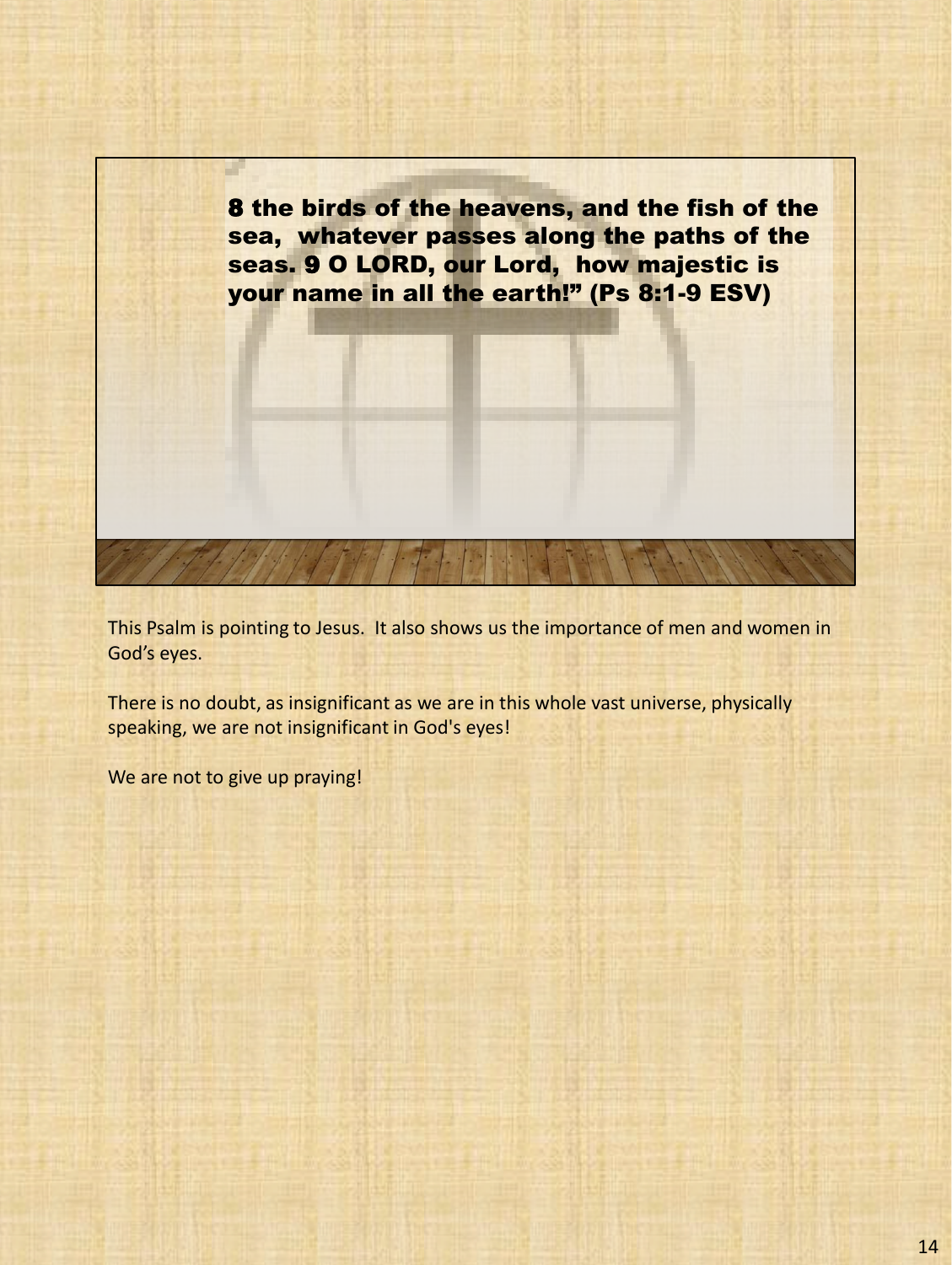

I remember one time I asked my father to borrow his car. I had or I was hoping to have a date for that night. I was young, still thinking that I was invincible. It was a winter's night and it was snowing. My father initially said no.

When I look back at this event, he had the right answer. However, I pestered him so much that he gave in. When he gave in, I realized that I had broken him down. He agreed that I could have the car to go out. Since I realized, in my heart, that he did not really want to lend me the car, even when he said yes, I did not take it. My reaction was not perfect. I reacted in respect to my father but also out of stubbornness.

I know I have made the same mistake as my father did with my children. Sometimes I gave in when I shouldn't have.

God is not like a human father; he always acts out of pure love. The judge in the parable granted the widow's wishes out of his selfishness to stop the pestering and the annoyance.

God's answers are always rooted in his perfect love. At times, sometimes he answers our prayers with a "no". He knows what is best for us and for the people we are praying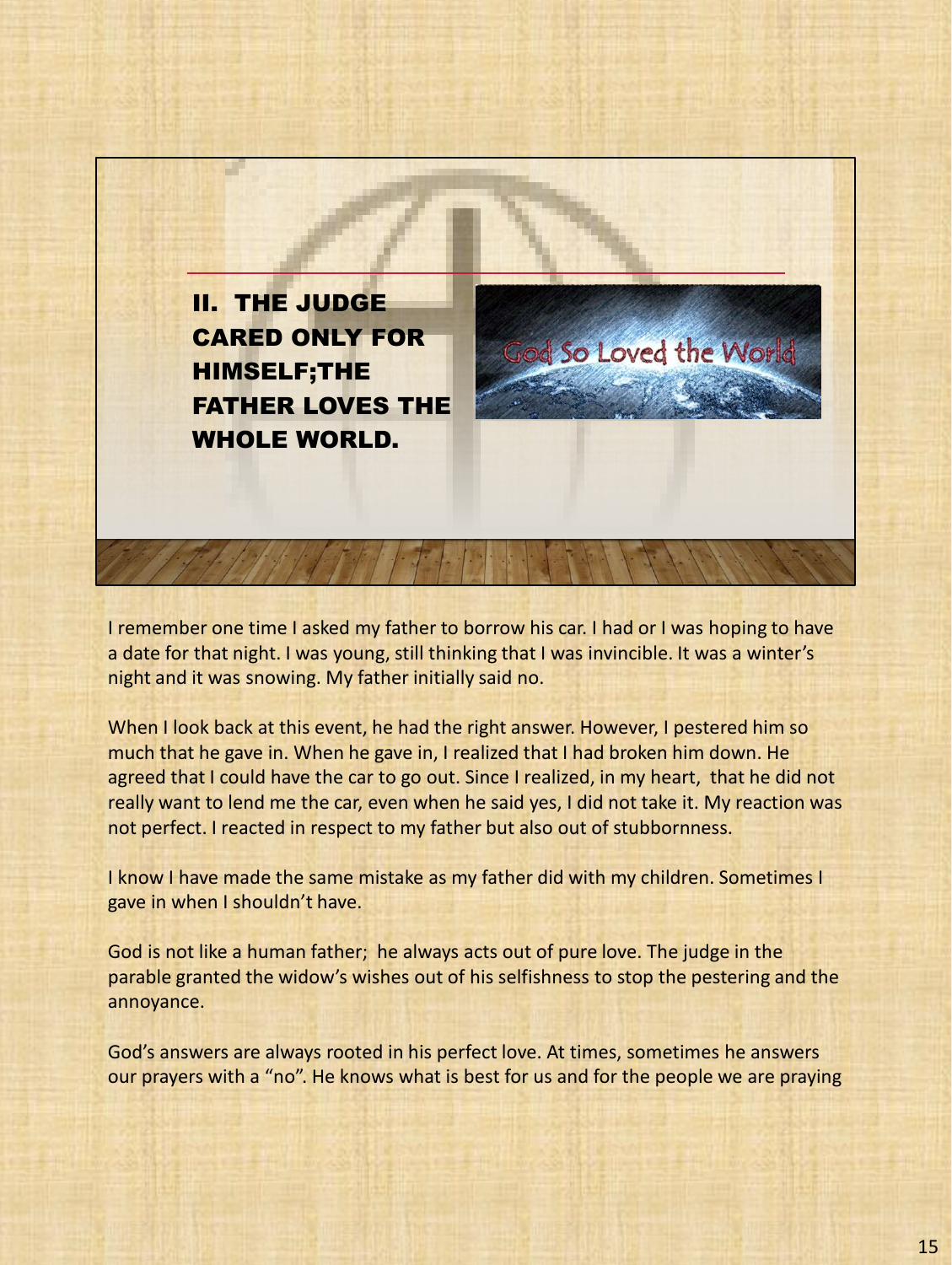for. God doesn't play favourites.

Jesus is our high priest. He is our mediator. When he brings our prayers to the Father, they are purified and answered in God's perfect will. As we pray, we need to realize that the mind of the Father, the mind of the Son and the mind of the Holy Spirit is the same because they are one God in three distinct persons.

When we come to God, we trust him in his perfect will. This is why Jesus taught us to pray, **"Your kingdom come, your will be done, on the earth as it is in heaven." (Matthew 6:10).** In our brokenness, we acknowledge that God knows best, because we don't! His thoughts are so much superior to ours.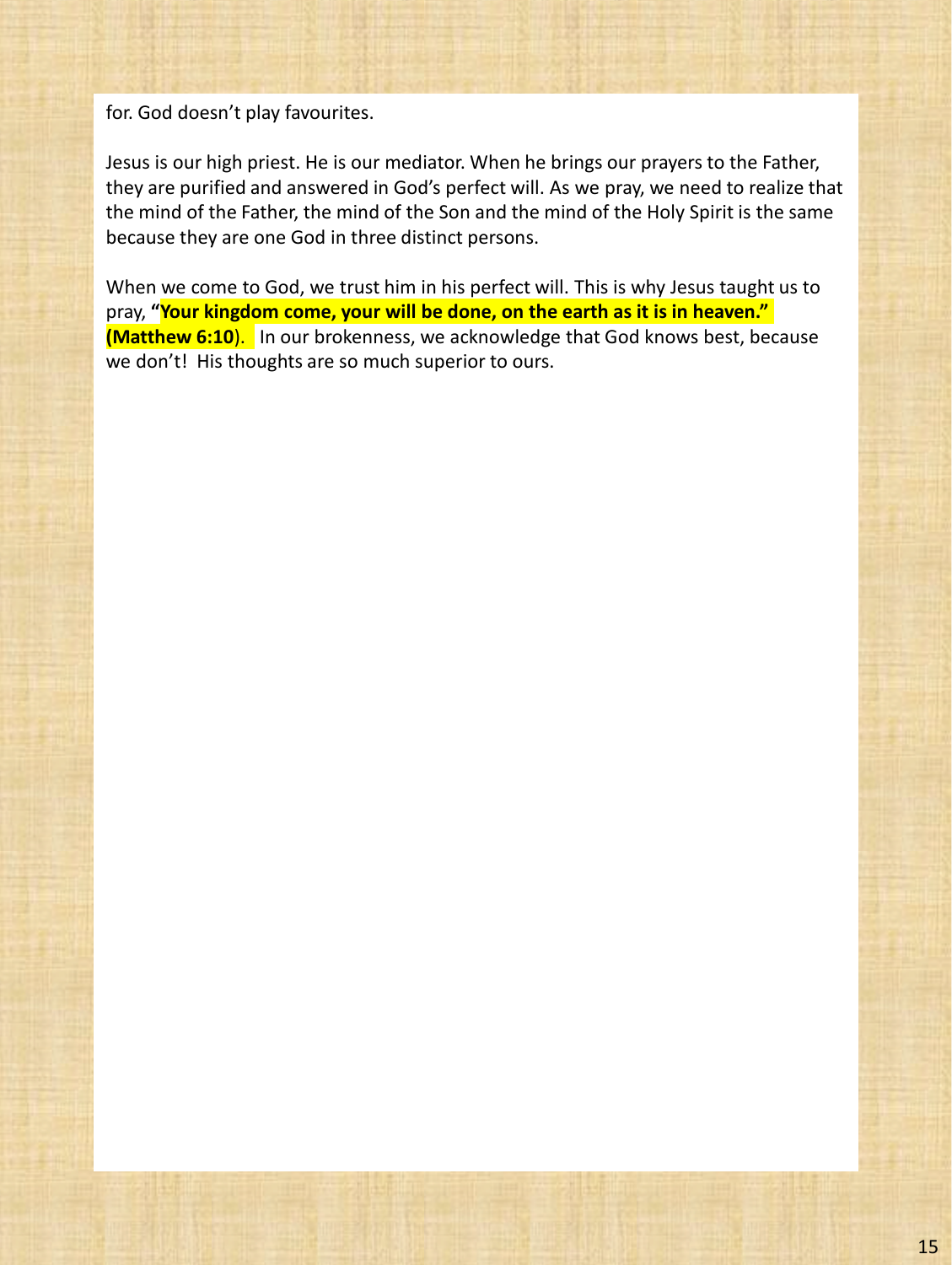

As human beings, it's difficult for us to hear other people's problems. After a while, it can wear us down. In fact, it is most enjoyable when we speak to someone who is doing well. If he or she is not doing well, we often do not know how to react. We may change the subject. We may feel very uncomfortable and at lost for words when many times, we simply need to begin by lovingly listening.

The unjust judge dealt with the widow who was persistent by caving in. He did it out of selfishness. He became tired of her persistence. He wanted her to go away.

On the other side of the coin, it is often difficult for us to be transparent with others. We need time to build trust.

We present our best self. It takes quite a bit of buildup confidence to open up to others. Many people end up feeling very lonely as a result.

In our society, people often seek professionals who are trained to listen, to avoid judgment and condemnation. Clients have the hope that they will be accepted warmly as they struggle through issues. Although, we can help one another as human beings, the ultimate answers to life can only be found in God.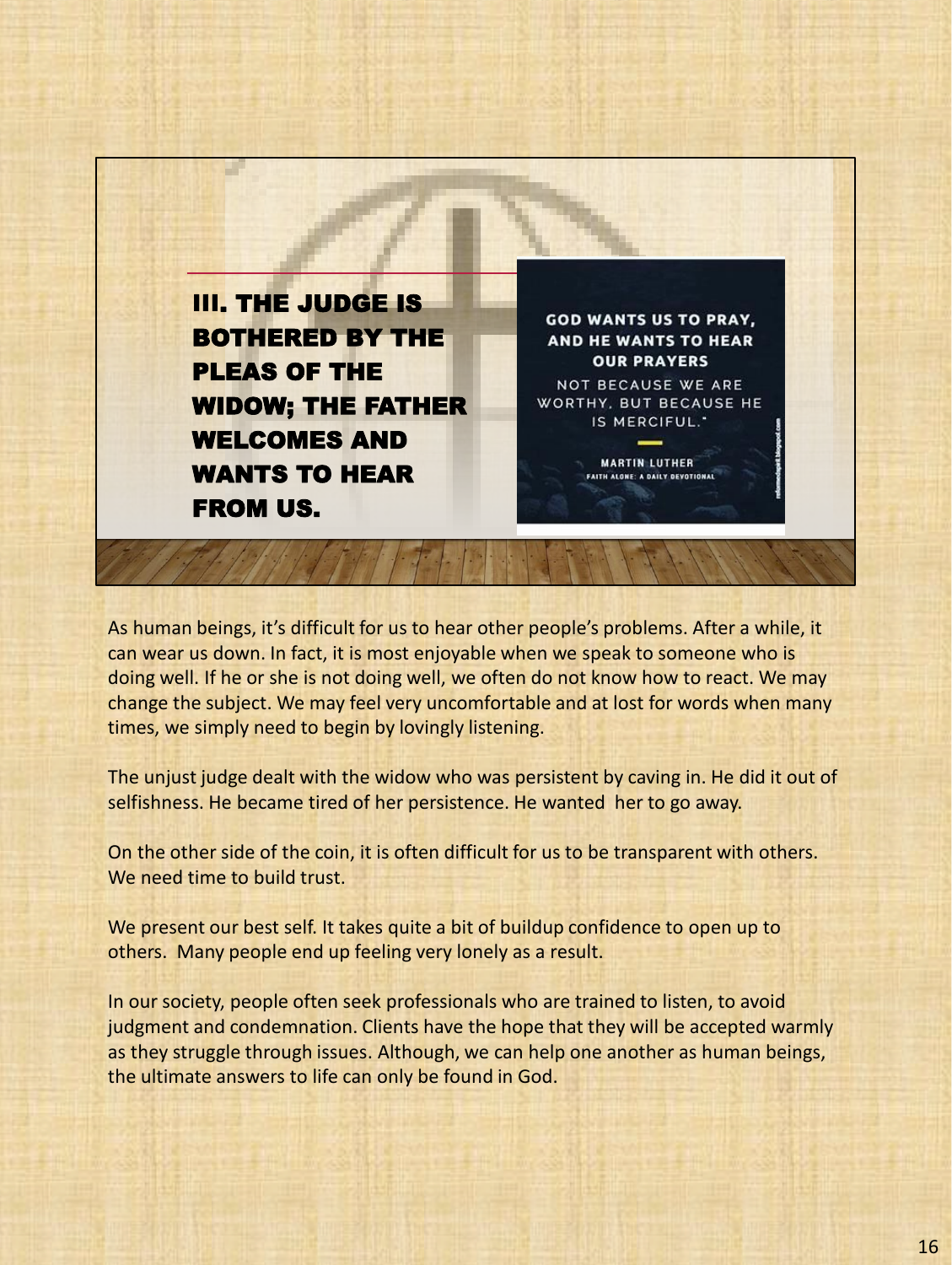With God, we do not have to fear. We can be completely transparent with him because he knows us completely and he still loves us. David said, **"'3 You search out my path and my lying down and are acquainted with all my ways. 4 Even before a word is on my tongue, behold, O LORD, you know it altogether.' (Ps 139:3-4 ESV).**

God is well aware that we are broken vessels.

We can approach God's throne confidently with our prayers of thanksgiving, our prayers of praise in our prayers of burdens for ourselves and others.

God does not burn out. He never suffers from "compassion fatigue". He does not avoid us because we have challenges or because we are fighting temptations or sins of some kind.

His desire is to hear us and to transform us in the likeness of the man Jesus, which is a good thing. He will change us and does change us by given us a brand new life, a brand new heart as we believe him!

In other words, God wants to be in relationship with us. We come to him in prayer knowing that he is 'a safe and loving Father'.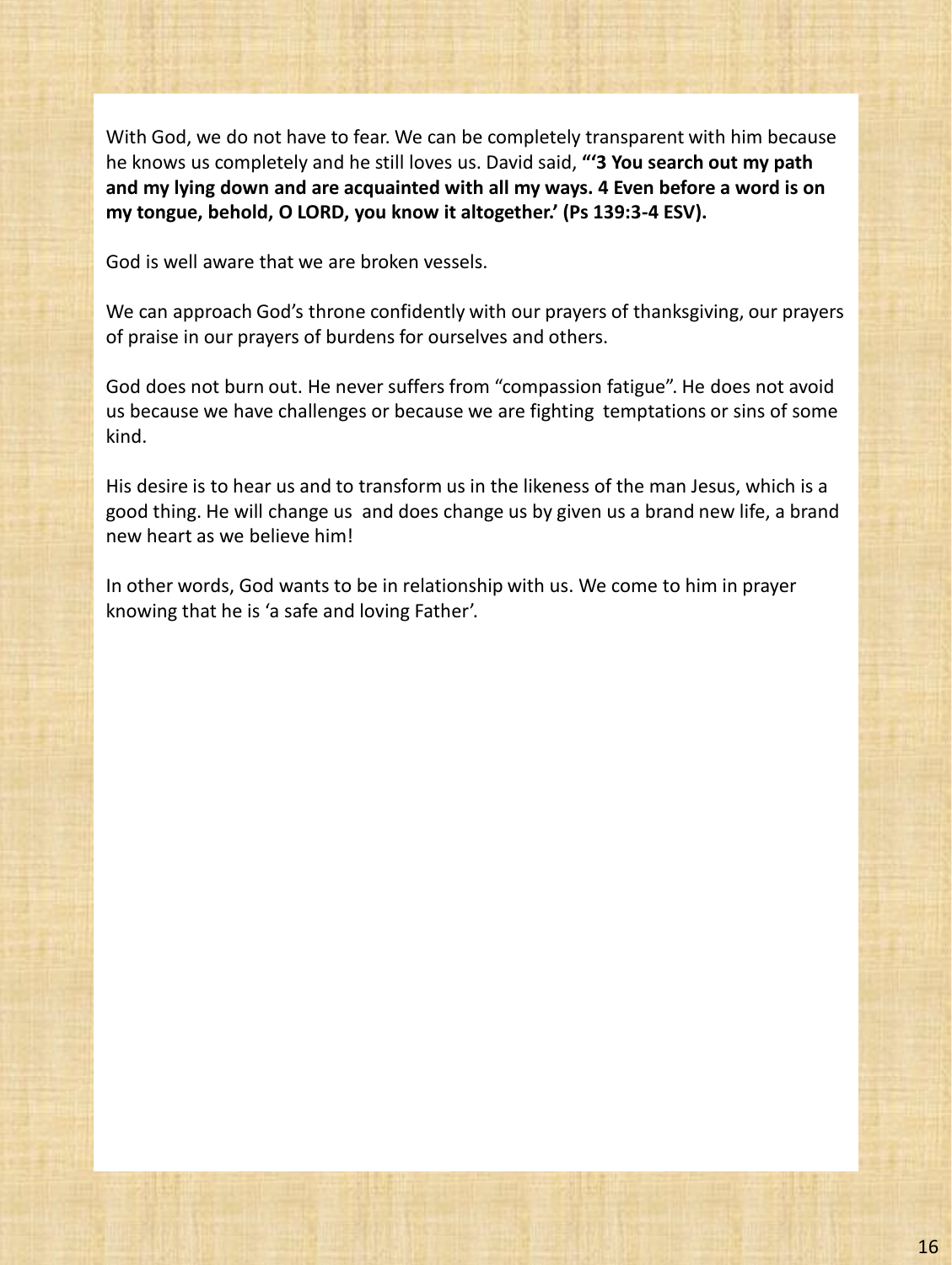IV. THE JUDGE CAN BE INFLUENCED BY OUTSIDE FORCES SUCH AS "NAGGING"; THE FATHER IS TRUE TO WHO HE IS AS A GOD OF LOVE.

**NOTHING** can separate us from

the love of God in Christ Jesus! -Romans 8:38-39

As human beings, we can be quite fickle. Our love tends to be conditional. Too often, in human relationships, love is quid pro quo or contractual. If you give me something I'll give something back

**"I will love you if."** Love between people too often turns into disappointments, hurts which can lead to distancing, condescension, hatred and bitterness.

Marriages and families too often break up over such issues.

However, this is not so we God. God is love and he will not be influenced by outside forces.

Nothing we can do will change his character or his mind toward us. God's love is covenantal. This means that God's love out of his character and not out of a need for anything in return. God is completely giving and outgoing in his love.

God has a wrath. He has anger over sin and what it does to us. But it is not part of his fundamental character. His wrath is rooted in his love.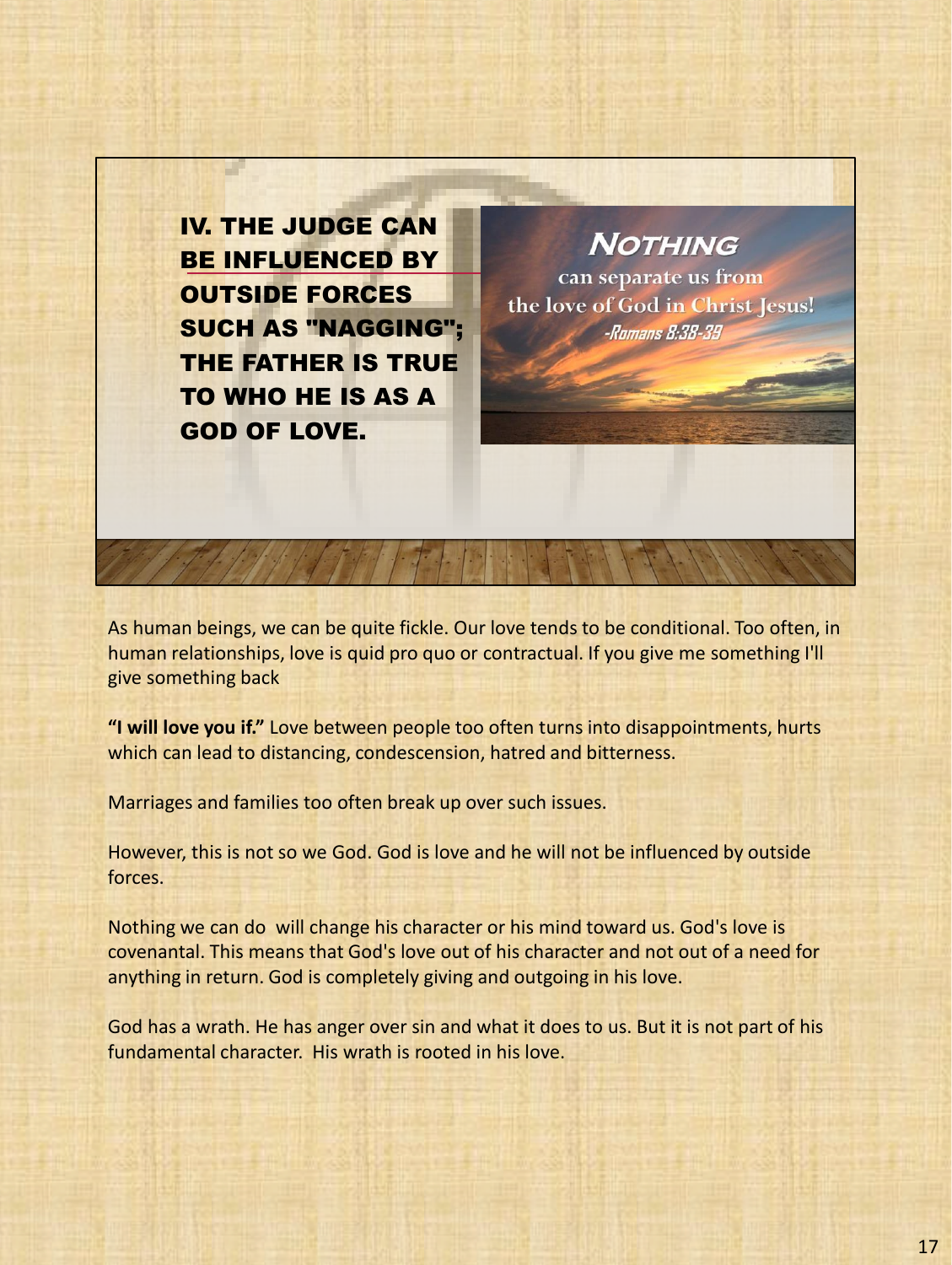In the perfection of God's kingdom, when Jesus returns, when sin will be done away completely and evil will be no more, God will not express loving wrath because you will not need to. Jesus will reign until he has put all his enemies under his feet. The last enemy to be destroyed is death (1Cor. 15:25-26)

God the Father corrects us but it is always out of love.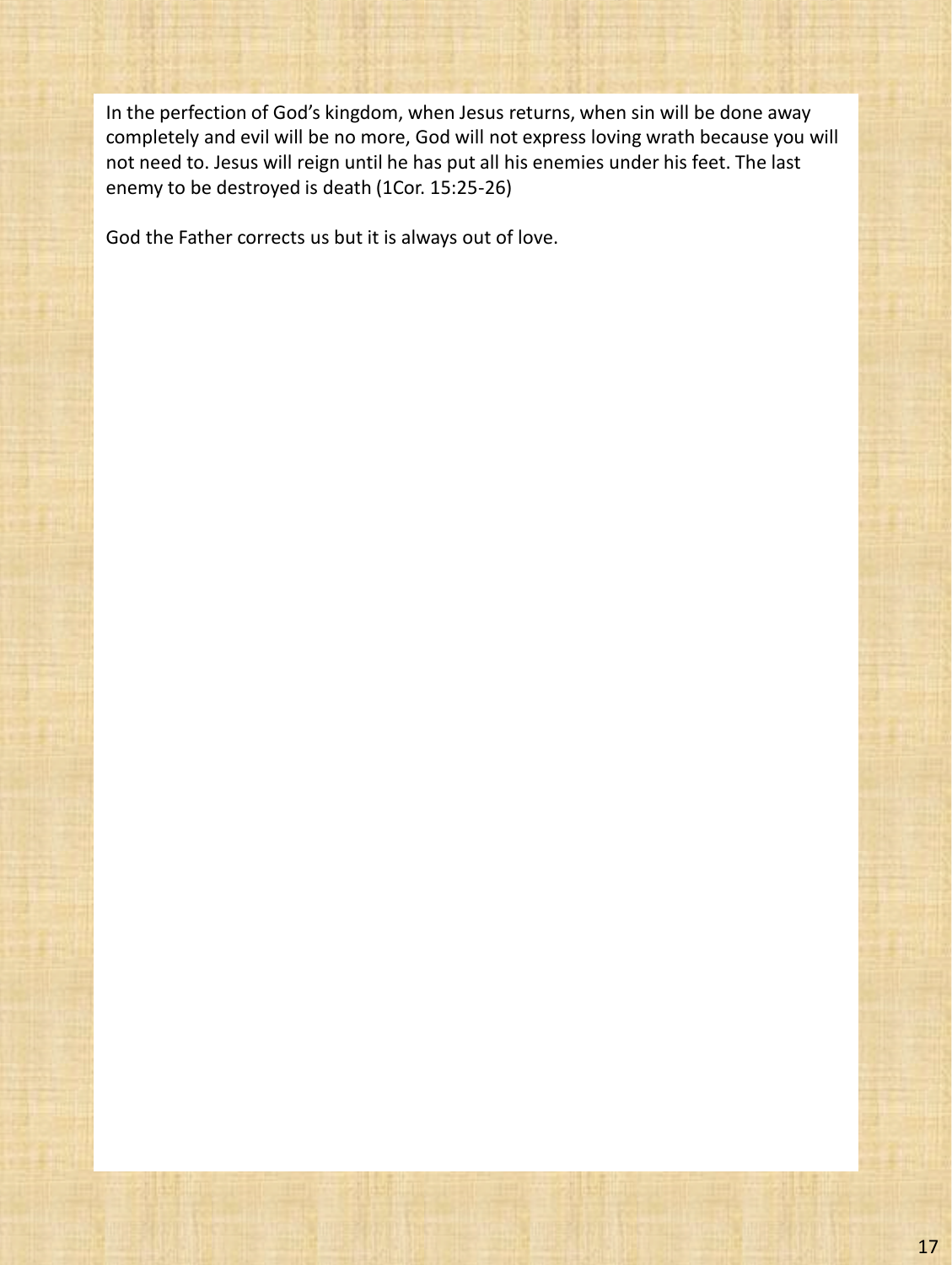Heb. 12:5, 11-14 (ESV) "And have you forgotten the exhortation that addresses you as sons? "My son, do not regard lightly the discipline of the Lord, nor be weary when reproved by him."

"11 For the moment all discipline seems painful rather than pleasant, but later it yields the peaceful fruit of righteousness to those who have been trained by it. 12 Therefore lift your drooping hands and strengthen your weak knees,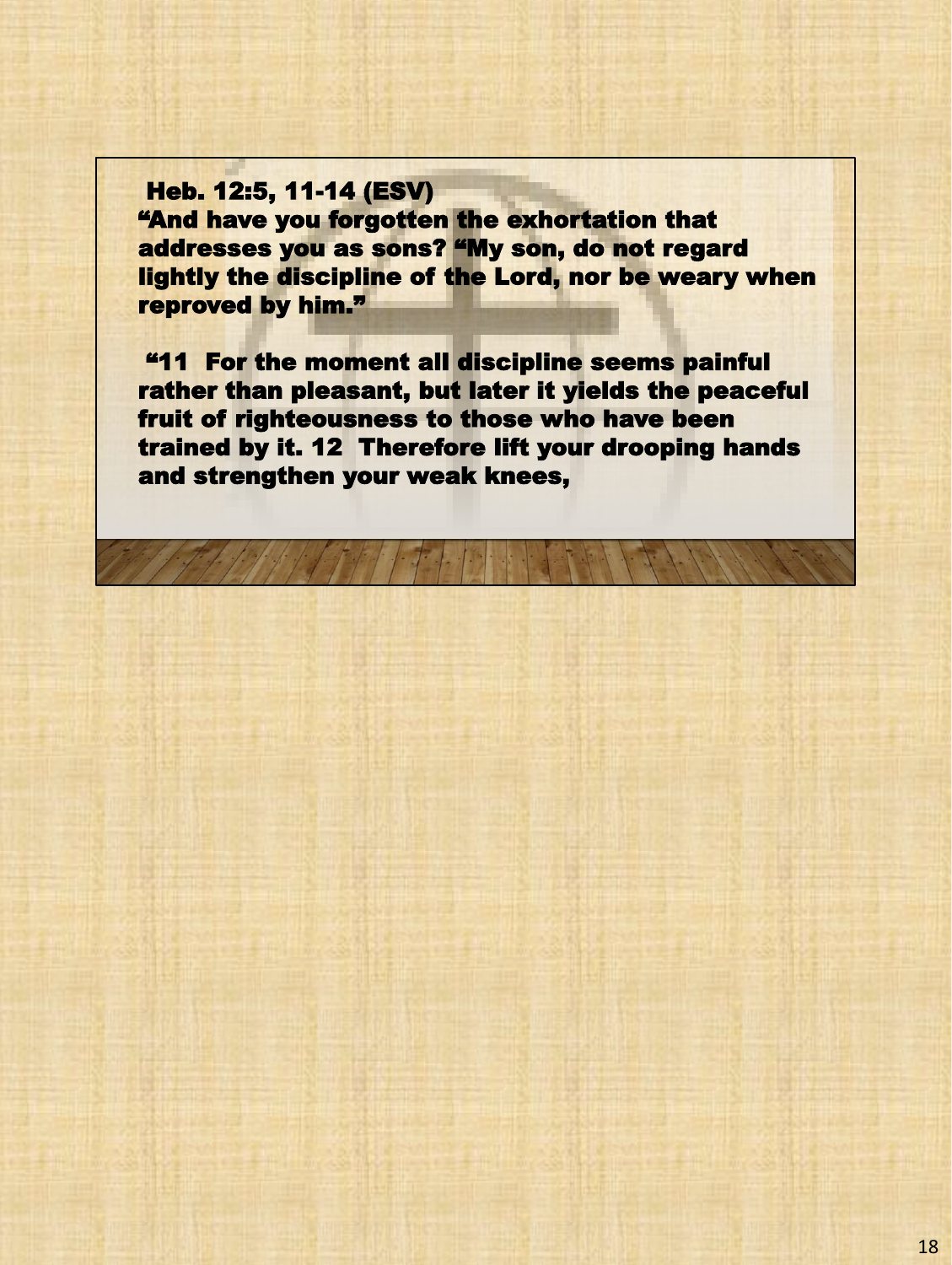

The whole God is involved in our prayers. When we pray, we participate in the ongoing eternal relationship of the triune God. The Father receives our prayers in and through Jesus who is the mediator between God and man. Jesus is both God and man in his person. Because we do not know what to pray, the Holy Spirit intervenes for us.

**"26 ¶ Likewise the Spirit helps us in our weakness. For we do not know what to pray for as we ought, but the Spirit himself intercedes for us with groanings too deep for words. 27 And he who searches hearts knows what is the mind of the Spirit, because the Spirit intercedes for the saints according to the will of God." (Ro 8:26-27 ESV).**

The whole God is involved in our prayers.

In Mere Christianity, the following is what CS Lewis said, "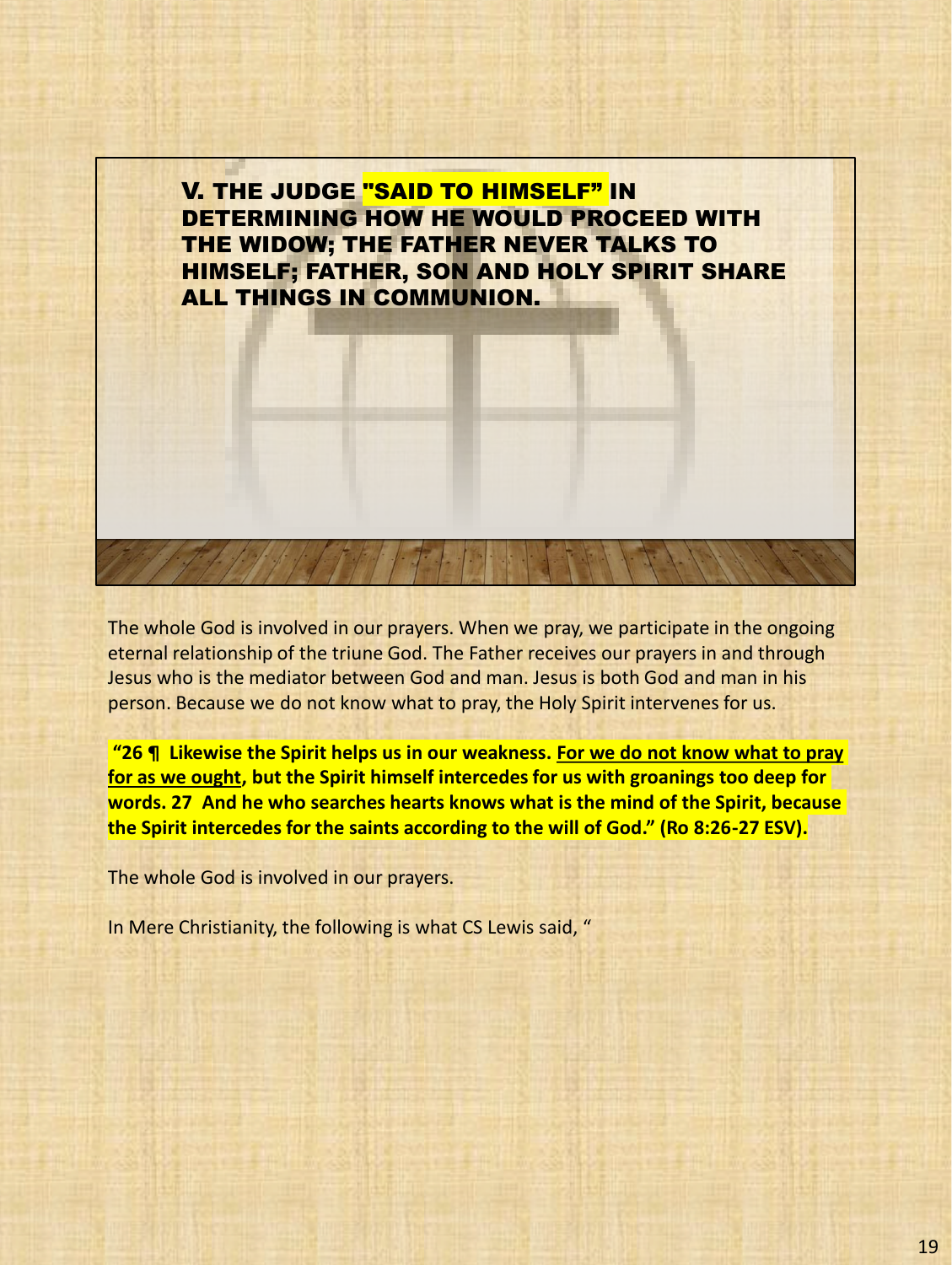## From Mere Christianity by CS Lewis P. 79)

You may ask, "If we cannot imagine a threepersonal Being, what is the good of talking about Him?" Well, there isn't any good talking about Him. The thing that matters is being actually drawn into that three-personal life, and that may begin any time —tonight, if you like.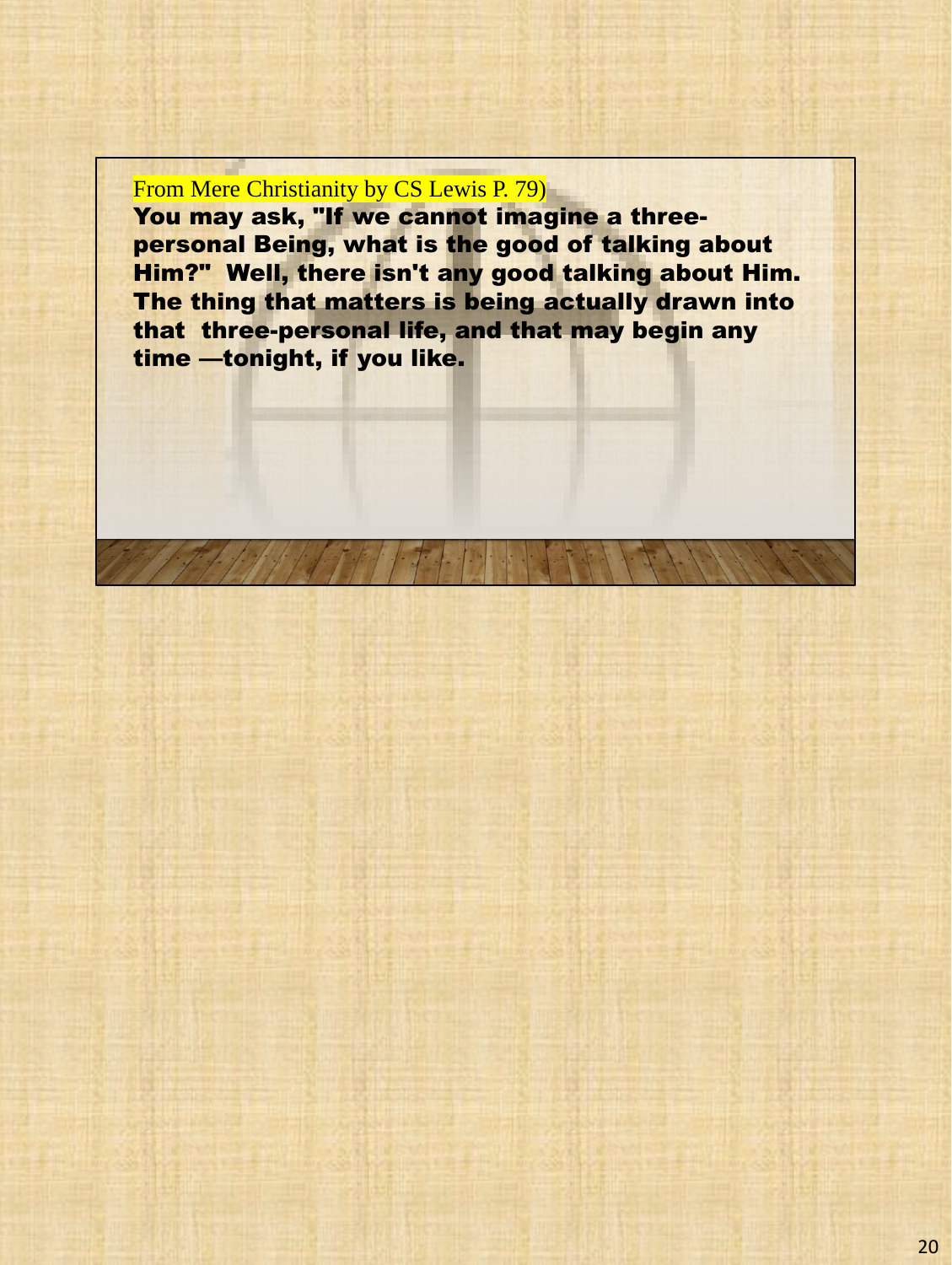What I mean is this. An ordinary simple Christian kneels down to say his prayers. He is trying to get into touch with God. But if he is a Christian he knows that what is prompting him to pray is also God: God, so to speak, inside him. But he also knows that all his real knowledge of God comes through Christ, the Man who was God—that Christ is standing beside him, helping him to pray, praying for him. You see what is happening.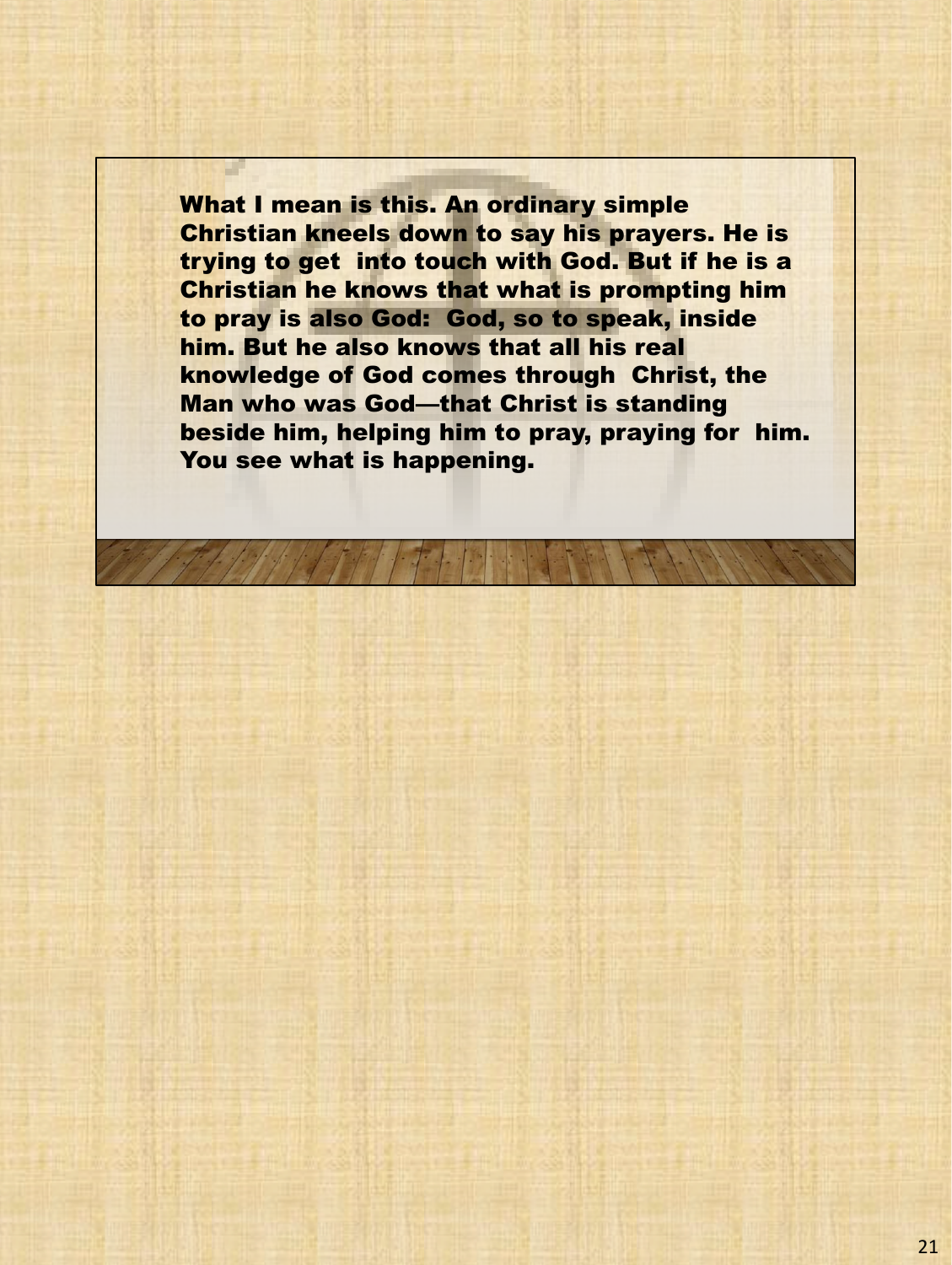God is the thing to which he is praying—the goal he is trying to reach. God is also the thing inside him which is pushing him on—the motive power. God is also the road or bridge along which he is being pushed to that goal.